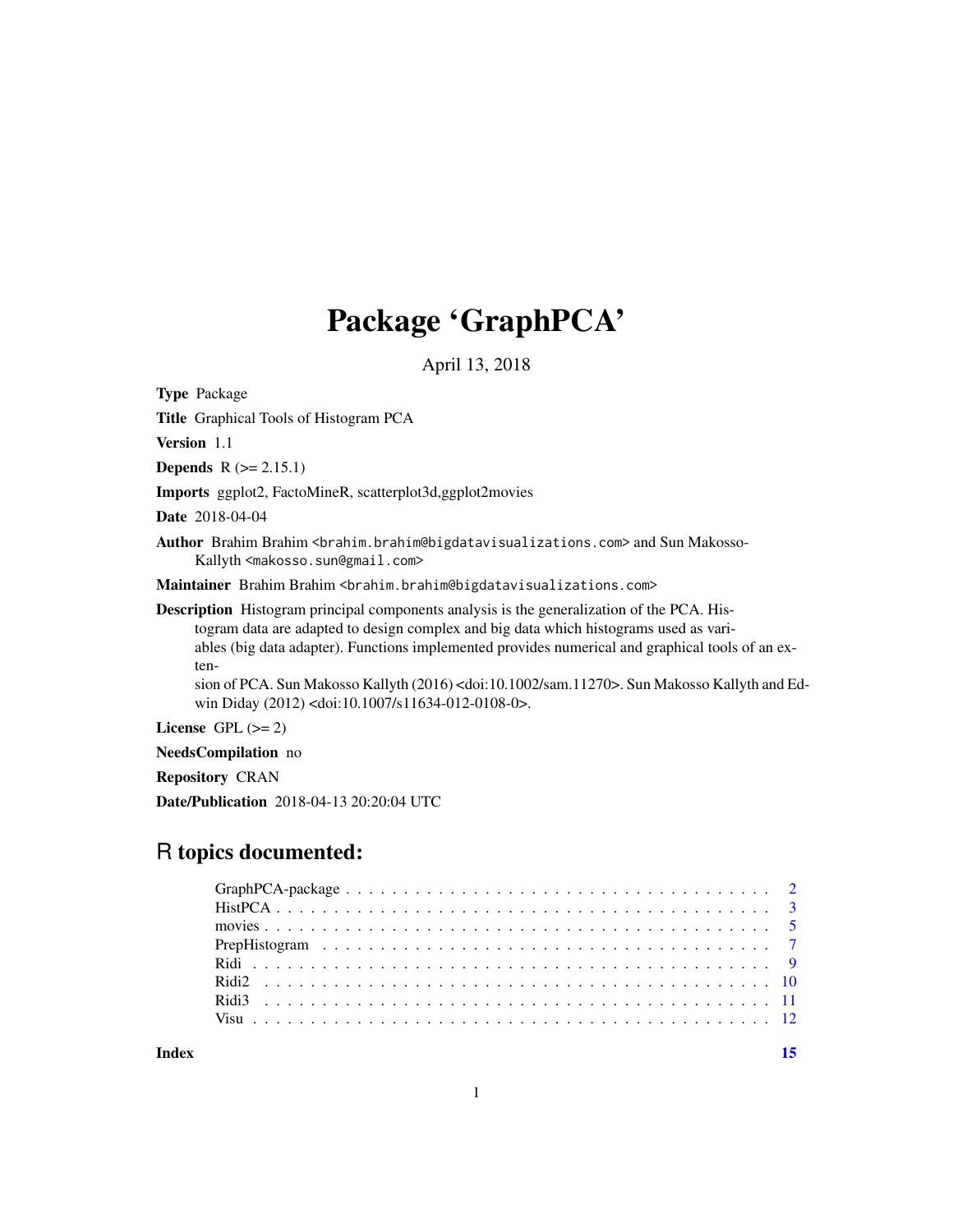<span id="page-1-0"></span>

#### Description

Histogram principal components analysis is the generalization of the PCA, Histogram data are adapted to design complex and Big data which histograms used as variables (Big Data adapter). Functions implemented provides numerical and graphical tools of an extension of PCA.

#### Details

| Package: | GraphPCA   |
|----------|------------|
| Type:    | Package    |
| Version: | 11         |
| Date:    | 2018-04-04 |
| License: | $GPL (=2)$ |

PrepHistogram, HistPCA, Visu.

#### Author(s)

Brahim Brahim <brahim.brahim@bigdatavisualizations.com> and Sun Makosso-Kallyth <makosso.sun@gmail.com>

#### References

Sun Makosso Kallyth (2016) principal axes analysis of symbolic histogram variables statistical snalysis and data mining. Edwin Diday, Sun Makosso Kallyth (2012) adaptation of interval PCA to symbolic histogram variables data analysis and classification.

Billard, L. and E. Diday (2006). Symbolic Data Analysis: conceptual statistics and data Mining. Berlin: Wiley series in computational statistics.

Diday, E., Rodriguez O. and Winberg S. (2000). Generalization of the Principal Components Analysis to Histogram Data, 4th European Conference on Principles and Practice of Knowledge Discovery in Data Bases, September 12-16, 2000, Lyon, France.

Donoho, D., Ramos, E. (1982). Primdata: Data Sets for Use With PRIM-H. Version for second (15- 18, Aug, 1983) Exposition of Statistical Graphics Technology, by American Statistical Association.

Le-Rademacher J., Billard L. (2013). Principal component histograms from interval-valued observations, Computational Statistics, v.28 n.5, p.2117-2138.

Makosso-Kallyth S. and Diday E. (2012). Adaptation of interval PCA to symbolic histogram variables, Advances in Data Analysis and Classification July, Volume 6, Issue 2, pp 147-159.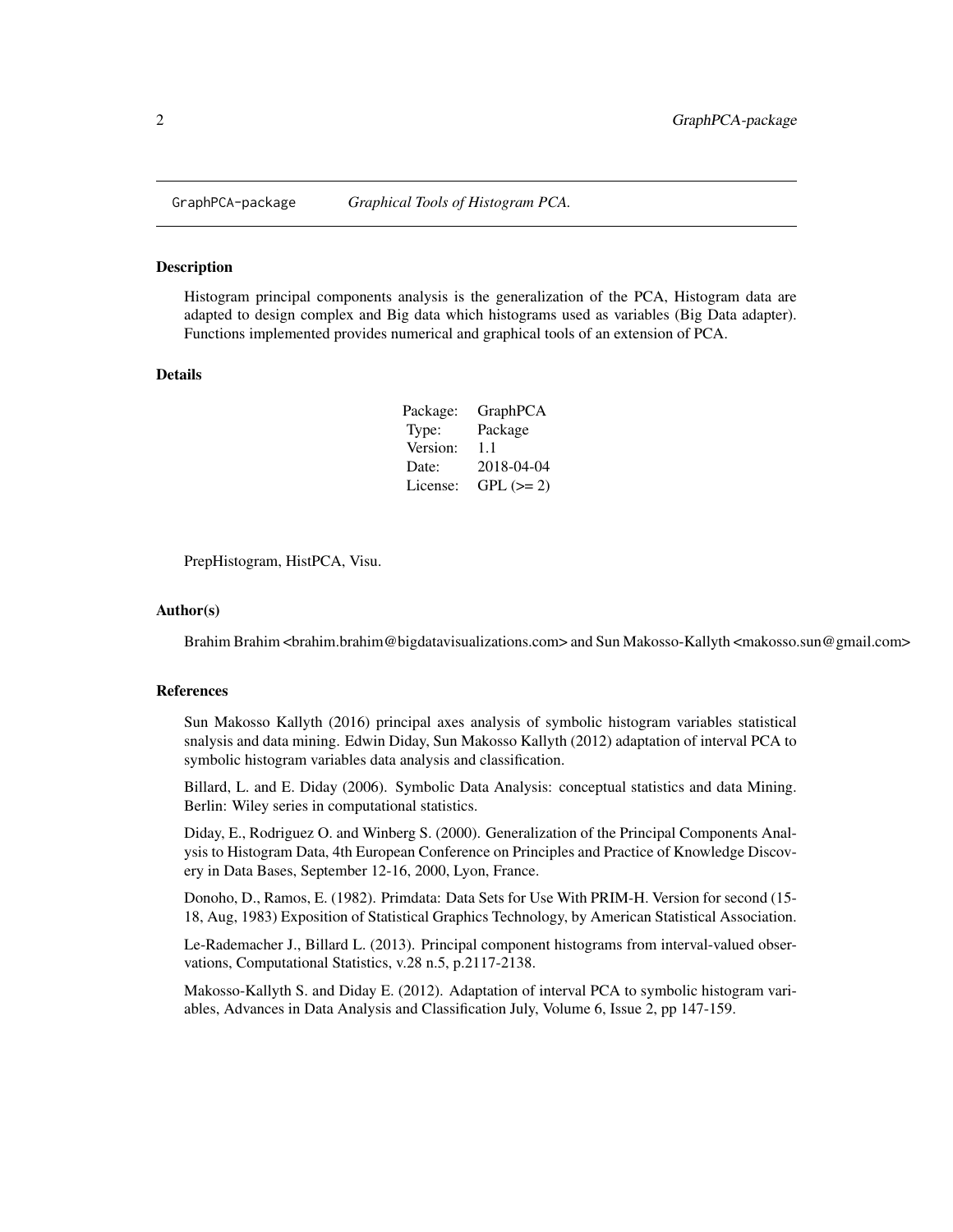<span id="page-2-0"></span>

## Description

Performs a PCA of multiple tables of histogram variables.

## Usage

```
HistPCA(Variable = list, score = NULL, t = 1.1, axes = c(1, 2),Row.names = NULL, xlim = NULL, ylim = NULL, xlegend = NULL, ylegend = NULL,
        Col.names = NULL, transformation = 1, method = "hypercube", proc = 0,
        plot3d_table = NULL, axes2 = c(1, 2, 3), ggbot = 1)
```
## Arguments

| Variable     | List of all data frames containing initial histogram variable. Every histogram is<br>a data frames and every columns of data frame contains histogram bins. |
|--------------|-------------------------------------------------------------------------------------------------------------------------------------------------------------|
| score        | List of bins score of every histogram variable. By default these scores are the<br>ranks of histogram bins.                                                 |
| t            | t is a real number used for transforming histogram to interval via Tchebytchev's<br>inequality. By default, $t=1.1$ .                                       |
| axes         | a length 2 vector specifying the components to plot                                                                                                         |
| Row.names    | Retrieve or set the row names of a matrix-like object.                                                                                                      |
| xlim         | range for the plotted "x" values, defaulting to the range of the finite values of<br>$"x"$ .                                                                |
| ylim         | range for the plotted "y" values, defaulting to the range of the finite values of<br>"y".                                                                   |
| xlegend      | This function could be used to add legends to plots.                                                                                                        |
| ylegend      | This function could be used to add legends to plots.                                                                                                        |
| Col.names    | Retrieve or set the row names of a matrix-like object.                                                                                                      |
|              | transformation type of transformation for data. If transformation=2, angular is used.                                                                       |
| method       | method used (method='hypercube',method='longueur')                                                                                                          |
| proc         | option valid when method='longueur'. If proc=1, the procuste analysis is used.                                                                              |
| plot3d.table | specification for the scatterplot3d. if plot3d.table=1, the scatterplot3d will ap-<br>pear.                                                                 |
| axes2        | a length 2 vector specifying the components to plot                                                                                                         |
| ggplot       |                                                                                                                                                             |

## Details

See Examples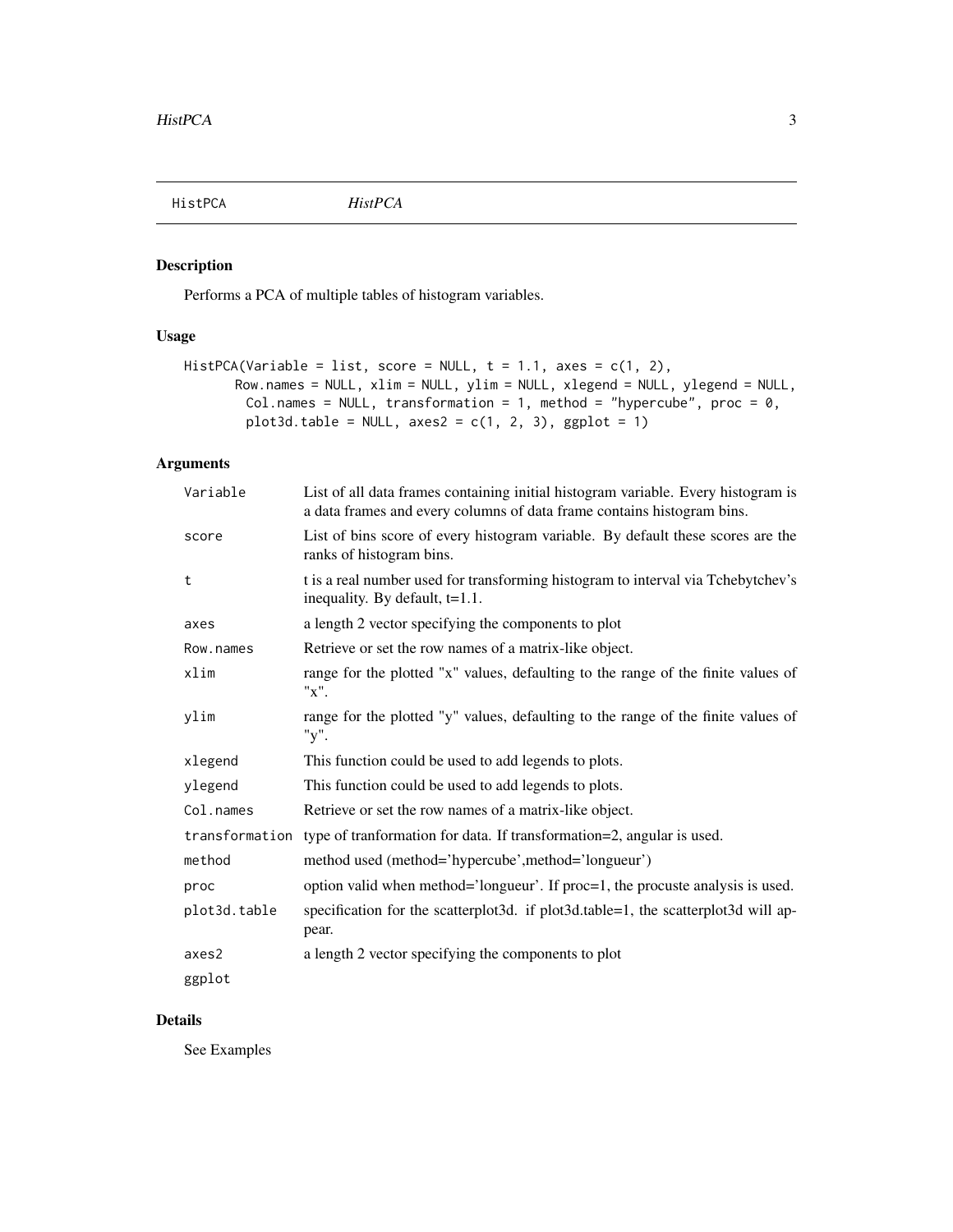#### Value

| Correlation           | Correlations between means of histogram and their principal components                                             |
|-----------------------|--------------------------------------------------------------------------------------------------------------------|
| Tableaumean           | Table containing the average of histogram mean                                                                     |
| VecteurPropre         | eigen vector of PCA of histogram mean                                                                              |
| PourCentageComposante |                                                                                                                    |
|                       | a matrix containing all the eigenvalues, the percentage of variance and the cu-<br>mulative percentage of variance |
| PCinterval            | Data frame containing the coordinates of the individuals on the principal axes                                     |

## Author(s)

Brahim Brahim <br/>  $\alpha$ brahim.brahim@bigdatavisualizations.com> and Sun Makosso-Kallyth <makosso.sun@gmail.com>

#### References

Billard, L. and E. Diday (2006). Symbolic Data Analysis: conceptual statistics and data Mining. Berlin: Wiley series in computational statistics.

Diday, E., Rodriguez O. and Winberg S. (2000). Generalization of the Principal Components Analysis to Histogram Data, 4th European Conference on Principles and Practice of Knowledge Discovery in Data Bases, September 12-16, 2000, Lyon, France.

Donoho, D., Ramos, E. (1982). Primdata: Data Sets for Use With PRIM-H. Version for second (15- 18, Aug, 1983) Exposition of Statistical Graphics Technology, by American Statistical Association.

Le-Rademacher J., Billard L. (2013). Principal component histograms from interval-valued observations, Computational Statistics, v.28 n.5, p.2117-2138.

Makosso-Kallyth S. and Diday E. (2012). Adaptation of interval PCA to symbolic histogram variables, Advances in Data Analysis and Classification July, Volume 6, Issue 2, pp 147-159.

## Examples

```
data(movies)
ab = movies
ab = na.mit(ab)Action = subset(ab,Action==1)
Action$genre = as.factor("Action")
Drama = subset(ab,Drama==1)
Drama$genre = as.factor("Drama")
Animation = subset(ab,Animation==1)
Animation$genre = as.factor("Animation")
Comedy = subset(ab,Comedy == 1)Comedy$genre = as.factor("Comedy")
Documentary = subset(ab,Documentary ==1)Documentary $genre = as.factor("Documentary")
```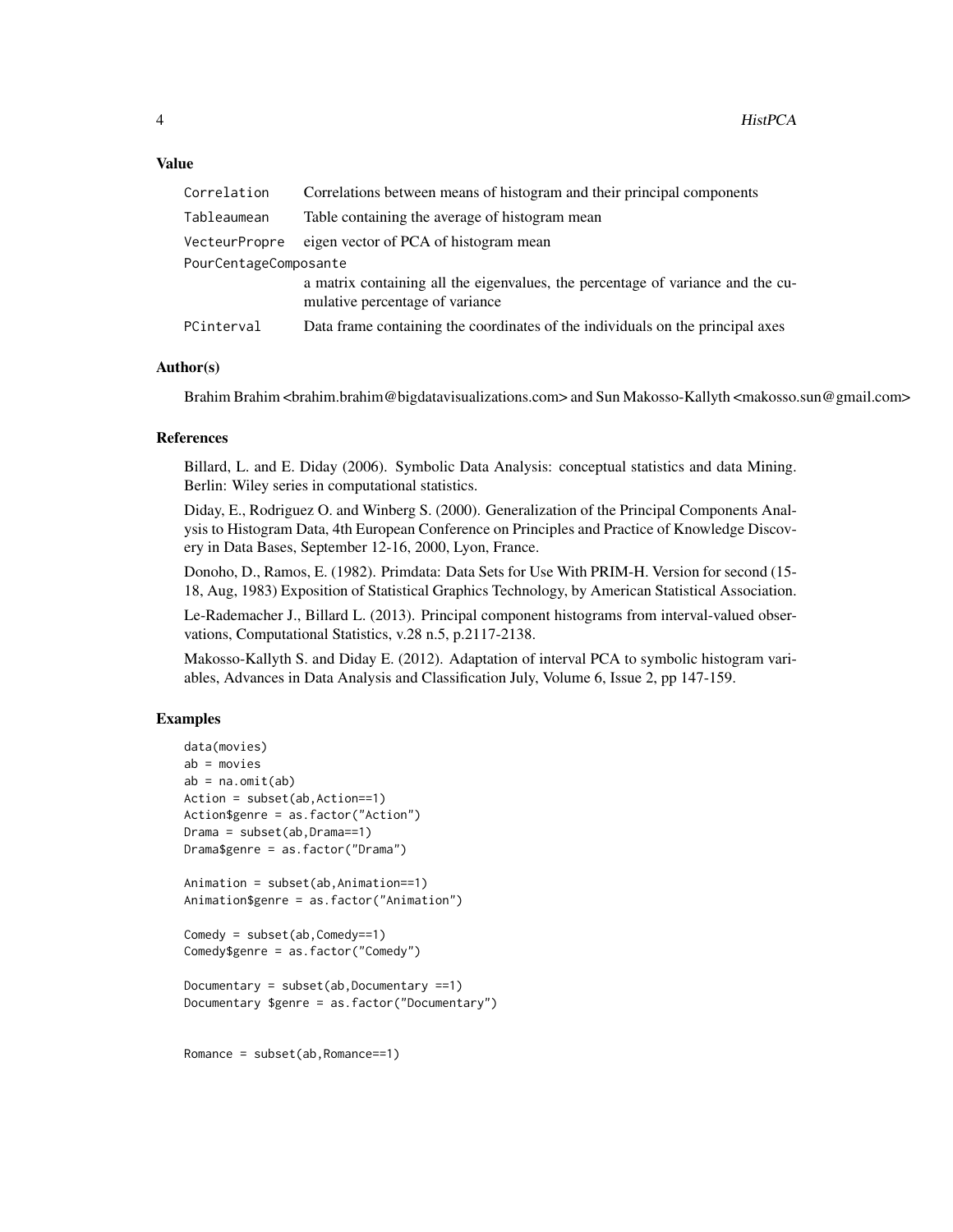#### <span id="page-4-0"></span>movies 5

```
Romance$genre = as.factor("Romance")
Short = subset(ab,Short==1)
Short$genre = as.factor("Short")
```

```
ab = rbind(Action,Drama,Animation,Comedy,Documentary,Romance,Short)
Hist1=PrepHistogram(X=sapply(ab[,3],unlist),Z=ab[,25],k=5)$Vhistogram
Hist2=PrepHistogram(X=sapply(ab[,4],unlist),Z=ab[,25],k=5)$Vhistogram
Hist3=PrepHistogram(X=sapply(ab[,5],unlist),Z=ab[,25],k=5)$Vhistogram
Hist4=PrepHistogram(X=sapply(ab[,6],unlist),Z=ab[,25],k=5)$Vhistogram
Hist5=PrepHistogram(X=sapply(ab[,7],unlist),Z=ab[,25],k=5)$Vhistogram
```

```
ss1=Ridi(Hist1)$Ridit
ss2=Ridi(Hist2)$Ridit
ss3=Ridi(Hist3)$Ridit
ss4=Ridi(Hist4)$Ridit
ss5=Ridi(Hist5)$Ridit
```

```
HistPCA(list(Hist1,Hist2,Hist3,Hist4,Hist5),score=list(ss1,ss2,ss3,ss4,ss5))
```

```
res_pca=HistPCA(list(Hist1,Hist2,Hist3,Hist4,Hist5),score=list(ss1,ss2,ss3,ss4,ss5))
```
Visu(res\_pca\$PCinterval)

movies *movies*

#### Description

A movies data frame with

#### Usage

data("movies")

#### Format

A data frame with 58788 observations on the following 24 variables.

title a character vector

year a numeric vector

- length a numeric vector
- budget a numeric vector

rating a numeric vector

votes a numeric vector

r1 a numeric vector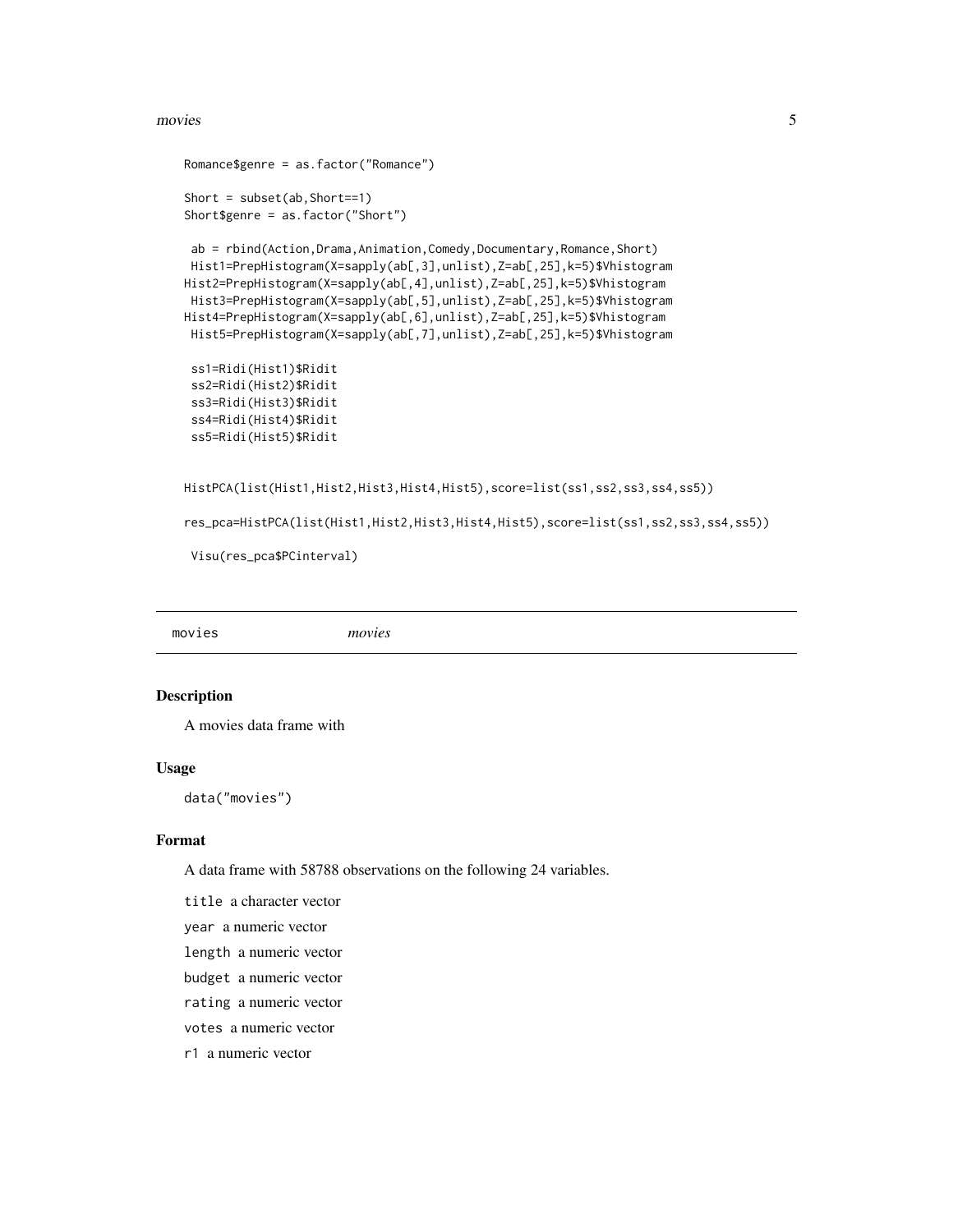#### **6** movies

- r2 a numeric vector
- r3 a numeric vector
- r4 a numeric vector
- r5 a numeric vector
- r6 a numeric vector
- r7 a numeric vector
- r8 a numeric vector
- r9 a numeric vector
- r10 a numeric vector
- mpaa a character vector
- Action a numeric vector
- Animation a numeric vector
- Comedy a numeric vector
- Drama a numeric vector
- Documentary a numeric vector
- Romance a numeric vector
- Short a numeric vector

#### Details

Initial movies data frame on which Histogram variables are built/

#### Source

https://cran.r-project.org/web/packages/ggplot2movies/index.html

#### References

Makosso-Kallyth, Sun; Diday, Edwin. Adaptation of interval PCA to symbolic histogram variables. Advances in Data Analysis and Classification. Volume 6. n 2. 2012. pages 147-159. Springer.

## Examples

```
data(movies)
ab = movies
ab = na.mit(ab)Action = subset(ab,Action==1)
Action$genre = as.factor("Action")
Drama = subset(ab,Drama==1)
Drama$genre = as.factor("Drama")
Animation = subset(ab,Animation==1)
Animation$genre = as.factor("Animation")
Comedy = subset(ab,Comedy==1)
```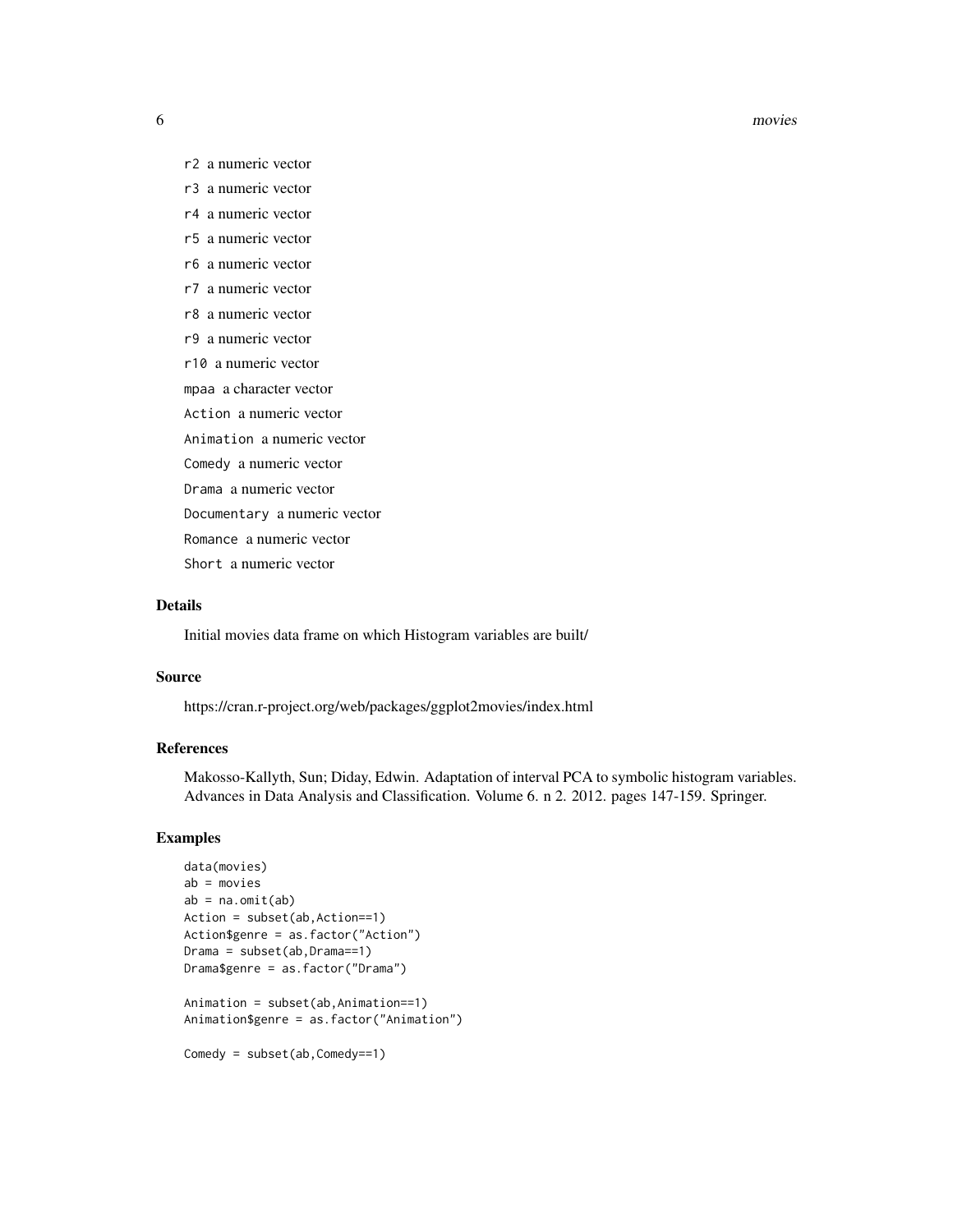## <span id="page-6-0"></span>PrepHistogram 7

```
Comedy$genre = as.factor("Comedy")
Documentary = subset(ab,Documentary ==1)Documentary $genre = as.factor("Documentary")
Romance = subset(ab,Romance==1)
Romance$genre = as.factor("Romance")
Short = subset(ab,Short==1)
Short$genre = as.factor("Short")
 ab = rbind(Action,Drama,Animation,Comedy,Documentary,Romance,Short)
Hist1=PrepHistogram(X=sapply(ab[,3],unlist),Z=ab[,25],k=5)$Vhistogram
Hist2=PrepHistogram(X=sapply(ab[,4],unlist),Z=ab[,25],k=5)$Vhistogram
Hist3=PrepHistogram(X=sapply(ab[,5],unlist),Z=ab[,25],k=5)$Vhistogram
Hist4=PrepHistogram(X=sapply(ab[,6],unlist),Z=ab[,25],k=5)$Vhistogram
Hist5=PrepHistogram(X=sapply(ab[,7],unlist),Z=ab[,25],k=5)$Vhistogram
ss1=Ridi(Hist1)$Ridit
ss2=Ridi(Hist2)$Ridit
ss3=Ridi(Hist3)$Ridit
ss4=Ridi(Hist4)$Ridit
ss5=Ridi(Hist5)$Ridit
HistPCA(list(Hist1,Hist2,Hist3,Hist4,Hist5),score=list(ss1,ss2,ss3,ss4,ss5))
res_pca=HistPCA(list(Hist1,Hist2,Hist3,Hist4,Hist5),score=list(ss1,ss2,ss3,ss4,ss5))
Visu(res_pca$PCinterval)
```

| PrepHistogram |                          |  |  | This function transform standard variables into histogram-valued |
|---------------|--------------------------|--|--|------------------------------------------------------------------|
|               | variable (PrepHistogram) |  |  |                                                                  |

## Description

This function transforms quantitative variable into histogram-valued variable.

#### Usage

```
PrepHistogram(X, Z = NULL, k = 3, group=NULL)
```
#### Arguments

|       | X quantitative variable that need to be transformed into symbolic histogram |
|-------|-----------------------------------------------------------------------------|
|       | Z categorical variable that need to be used for the purpose of clustering   |
| k     | k number of bins of histogram-valued variables                              |
| group | Data group                                                                  |
|       |                                                                             |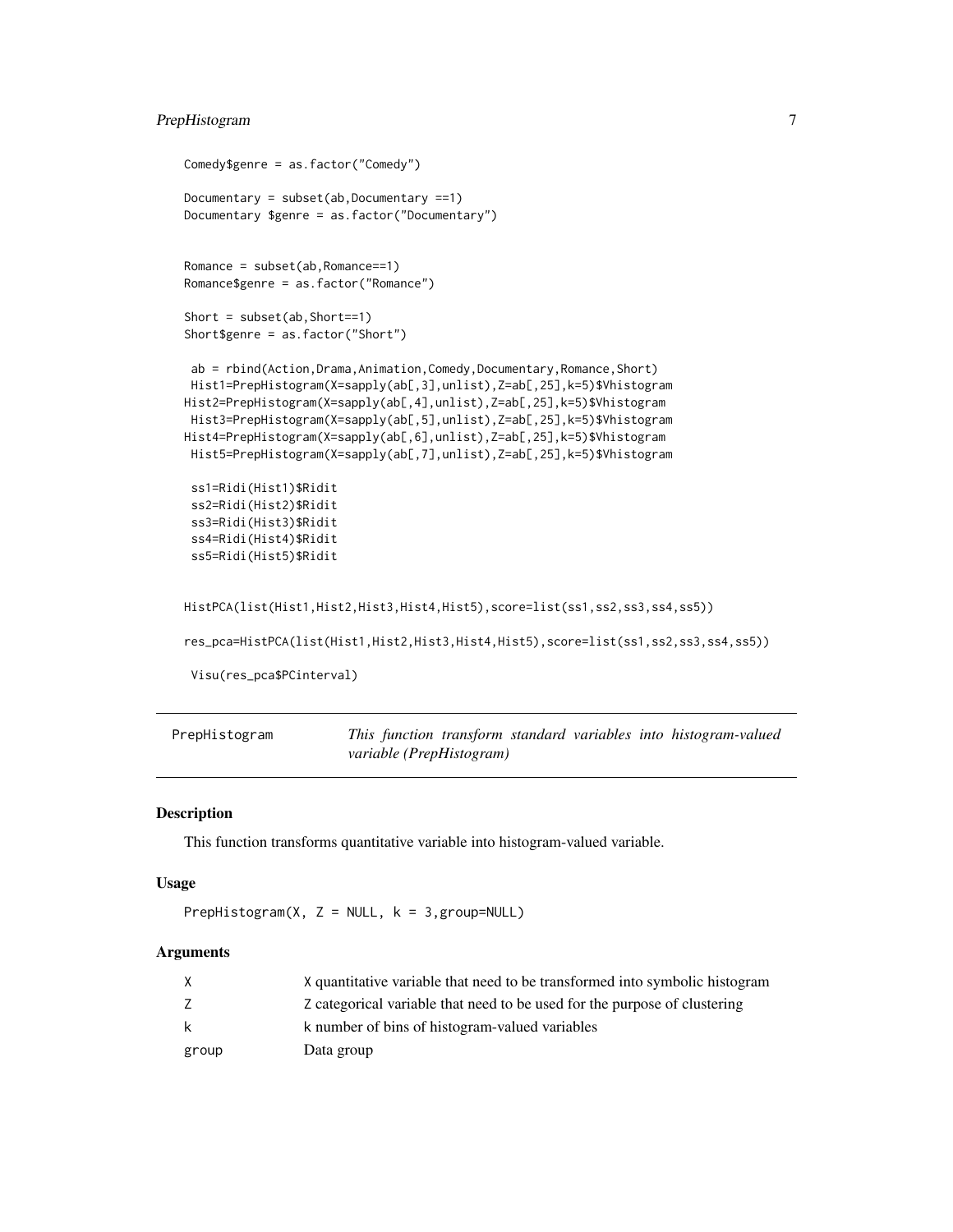#### Value

Returns a list including :

| mido       | return the class centres of class and the min and the max of histograms |
|------------|-------------------------------------------------------------------------|
| Vhistogram | data frame containing the relative frequency of histogram variables     |

#### Author(s)

Brahim Brahim Brahim Brahim <br/> than  $\Phi$  bigdatavisualizations.com> and Sun Makosso-Kallyth <makosso.sun@gmail.com>

#### References

Makosso-Kallyth, Sun; Diday, Edwin. Adaptation of interval PCA to symbolic histogram variables. Advances in Data Analysis and Classification. Volume 6. n 2. 2012. pages 147-159. Springer.

#### See Also

http://www.ivisualizations.com

#### Examples

### example1 from iris data

## preparation of histogram-valued variables (k= 3 bins)

```
Sepal.LengthHistogram=PrepHistogram(X=iris[,1],Z=iris[,5])$Vhistogram
Sepal.WidthHistogram=PrepHistogram(X=iris[,2],Z=iris[,5])$Vhistogram
Petal.LengthHistogram=PrepHistogram(X=iris[,3],Z=iris[,5])$Vhistogram
Petal.WidthHistogram=PrepHistogram(X=iris[,4],Z=iris[,5])$Vhistogram
```

```
############################ Hitsogram PCA #################################
HistPCA(Variable=list(Sepal.LengthHistogram,Sepal.WidthHistogram,
       Petal.LengthHistogram,Petal.WidthHistogram),
       Row.names=names(table(iris[,5])),
Col.names=colnames(iris)[1:4])
```
### example2 from iris data

## preparation of histogram-valued variables (k= 4 bins)

```
Sepal.LengthHistogram=PrepHistogram(X=iris[,1],Z=iris[,5],k=2)$Vhistogram
Sepal.WidthHistogram=PrepHistogram(X=iris[,2],Z=iris[,5],k=2)$Vhistogram
Petal.LengthHistogram=PrepHistogram(X=iris[,3],Z=iris[,5],k=2)$Vhistogram
Petal.WidthHistogram=PrepHistogram(X=iris[,4],Z=iris[,5],k=2)$Vhistogram
```
############################ Hitsogram PCA #################################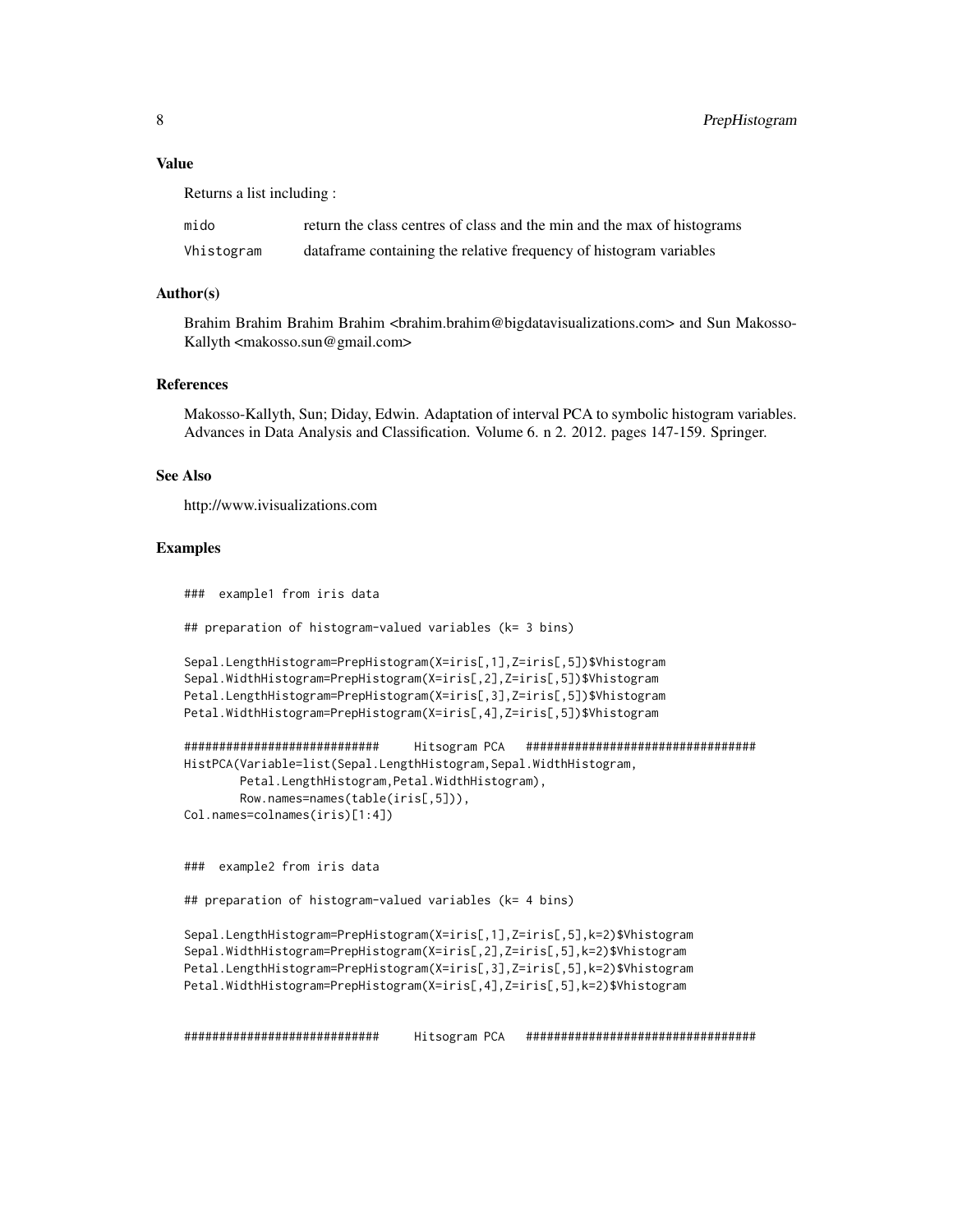```
HistPCA(Variable=list(Sepal.LengthHistogram,Sepal.WidthHistogram,
Petal.LengthHistogram,Petal.WidthHistogram),
Row.names=names(table(iris[,5])),Col.names=colnames(iris)[1:4])
```

| Ridi | Mantel Hansen's Scores computation using cumulative distribution |  |  |  |
|------|------------------------------------------------------------------|--|--|--|
|      | function                                                         |  |  |  |

## Description

This function computes Mantel Hansen's scores

#### Usage

Ridi(X)

## Arguments

histogram-valued variable built via PrepHistogram function.

#### Details

This function computes Mantel Hansen's scores

## Value

Returns a list including :

| p      | bins number of histograms             |
|--------|---------------------------------------|
| entree | Means table of Mantel's Hansen scores |
| Ridit  | Mantel's Hansen scores                |

#### Note

Perform scores

#### Author(s)

Brahim Brahim Brahim Brahim <br/> hrahim.brahim@bigdatavisualizations.com> and Sun Makosso-Kallyth <makosso.sun@gmail.com>

## References

Makosso-Kallyth, Sun; Diday, Edwin. Adaptation of interval PCA to symbolic histogram variables. Advances in Data Analysis and Classification. Volume 6. n 2. 2012. pages 147-159. Springer.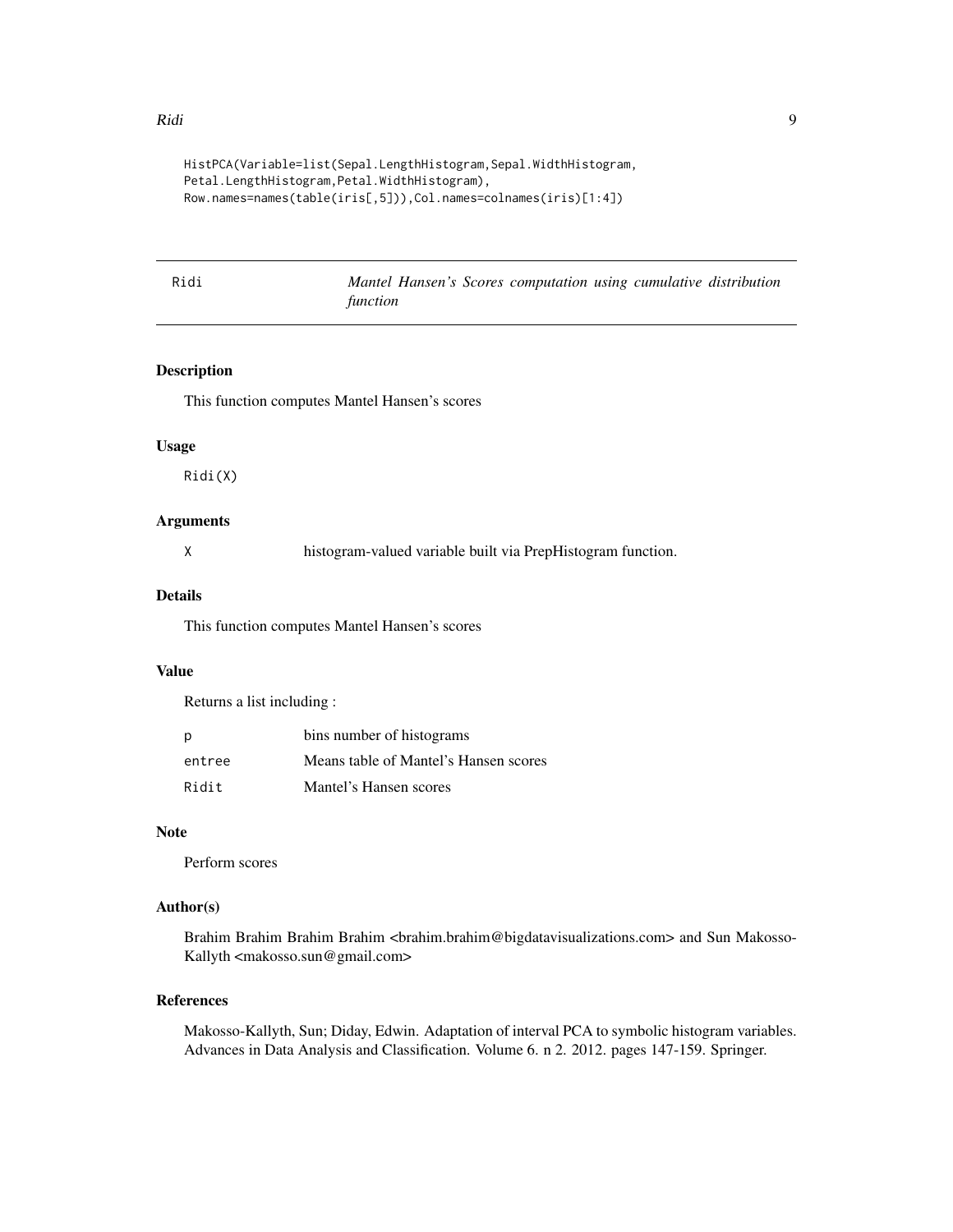## Examples

```
Hist1=PrepHistogram(X=iris[,1],Z=iris[,5])$Vhistogram
Hist2=PrepHistogram(X=iris[,2],Z=iris[,5])$Vhistogram
Hist3=PrepHistogram(X=iris[,3],Z=iris[,5])$Vhistogram
Hist4=PrepHistogram(X=iris[,4],Z=iris[,5])$Vhistogram
s1=Ridi(Hist1)$Ridit
```
s2=Ridi(Hist2)\$Ridit s3=Ridi(Hist3)\$Ridit s4=Ridi(Hist4)\$Ridit

| Ridi2 | Standardized Mantel Hansen's Scores computation using cumulative |  |
|-------|------------------------------------------------------------------|--|
|       | distribution function                                            |  |

## Description

This function computes Standardized Mantel Hansen's scores

#### Usage

Ridi2(X)

## Arguments

X histogram-valued variable built via PrepHistogram function.

## Details

This function computes Standardized Mantel Hansen's scores

## Value

Returns a list including :

| Ŋ      | bins number of histograms             |
|--------|---------------------------------------|
| entree | Means table of Mantel's Hansen scores |
| Ridit  | Mantel's Hansen scores                |

## Note

Computes Standardized Mantel Hansen's scores

<span id="page-9-0"></span>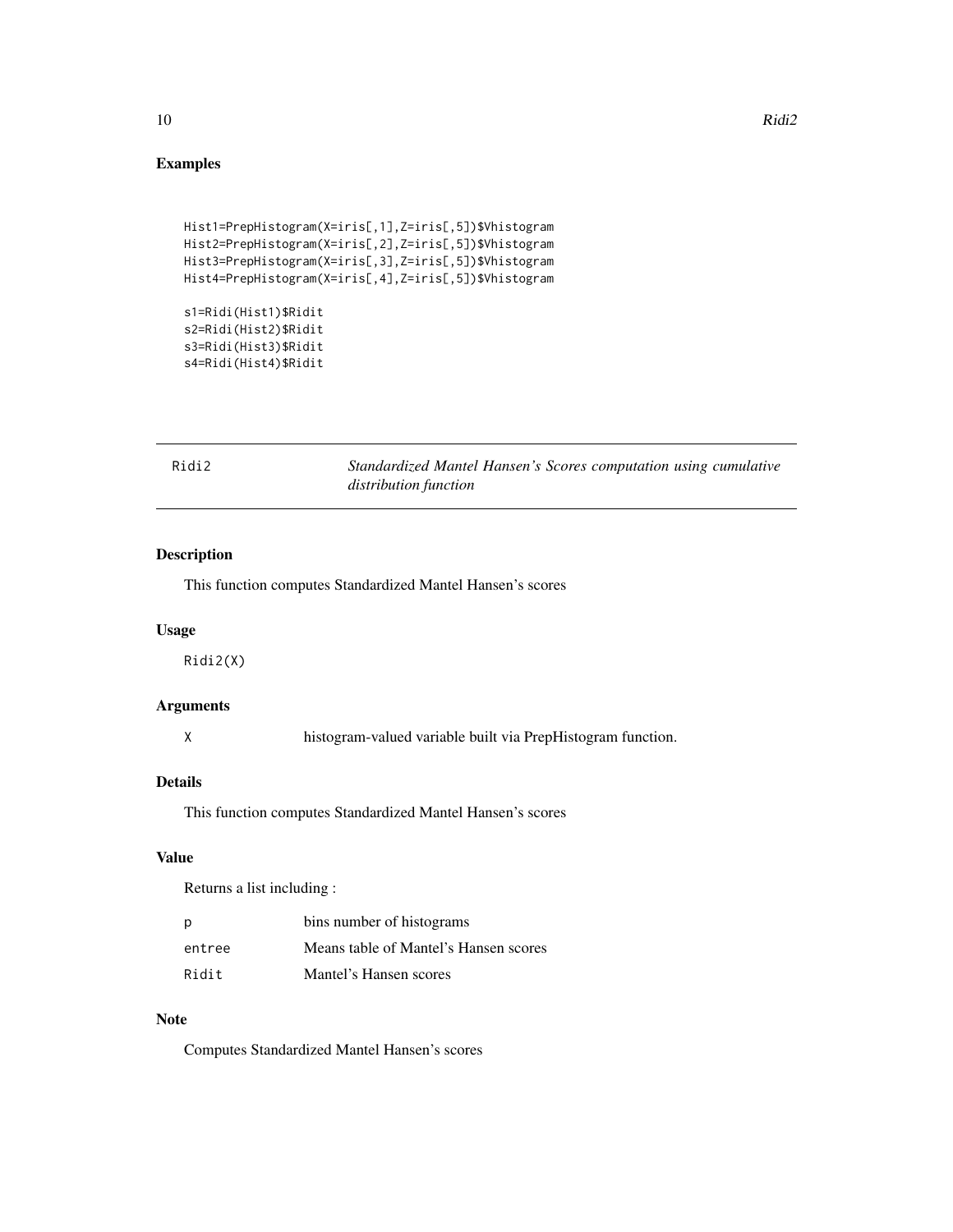#### <span id="page-10-0"></span> $Ridi3$  11

#### Author(s)

Brahim Brahim Brahim Brahim <br/>brahim@bigdatavisualizations.com> and Sun Makosso-Kallyth <makosso.sun@gmail.com>

#### References

Makosso-Kallyth, Sun; Diday, Edwin. Adaptation of interval PCA to symbolic histogram variables. Advances in Data Analysis and Classification. Volume 6. n 2. 2012. pages 147-159. Springer.

## Examples

```
Hist1=PrepHistogram(X=iris[,1],Z=iris[,5])$Vhistogram
Hist2=PrepHistogram(X=iris[,2],Z=iris[,5])$Vhistogram
Hist3=PrepHistogram(X=iris[,3],Z=iris[,5])$Vhistogram
Hist4=PrepHistogram(X=iris[,4],Z=iris[,5])$Vhistogram
```

```
ss1=Ridi2(Hist1)$Ridit
ss2=Ridi2(Hist2)$Ridit
ss3=Ridi2(Hist3)$Ridit
ss4=Ridi2(Hist4)$Ridit
```

| Ridi3 | Normalized Mantel Hansen's Scores computation using cumulative |  |  |  |
|-------|----------------------------------------------------------------|--|--|--|
|       | distribution function                                          |  |  |  |

## Description

This function computes Normalized Mantel Hansen's scores

## Usage

```
Ridi3(X)
```
## Arguments

X histogram-valued variable built via PrepHistogram function.

## Details

This function computes Normalized Mantel Hansen's scores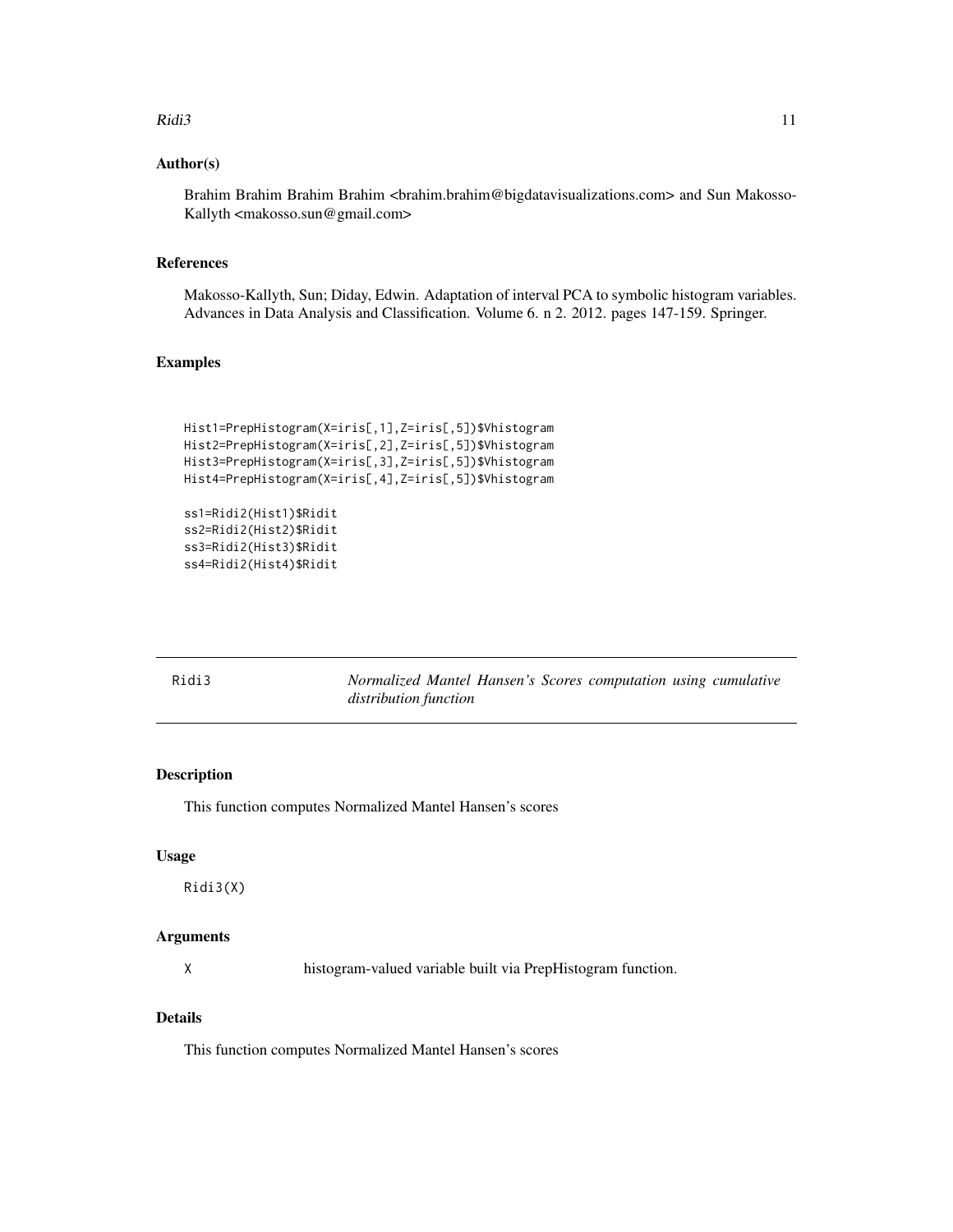## <span id="page-11-0"></span>Value

Returns a list including :

| р      | bins number of histograms             |
|--------|---------------------------------------|
| entree | Means table of Mantel's Hansen scores |
| Ridit  | Mantel's Hansen scores                |

## Note

Computes Normalized Mantel Hansen's scores

#### Author(s)

Brahim Brahim Brahim Brahim <br/> three manifologies data visualizations.com> and Sun Makosso-Kallyth <makosso.sun@gmail.com>

#### References

Makosso-Kallyth, Sun; Diday, Edwin. Adaptation of interval PCA to symbolic histogram variables. Advances in Data Analysis and Classification. Volume 6. n 2. 2012. pages 147-159. Springer.

#### Examples

```
Hist1=PrepHistogram(X=iris[,1],Z=iris[,5])$Vhistogram
Hist2=PrepHistogram(X=iris[,2],Z=iris[,5])$Vhistogram
Hist3=PrepHistogram(X=iris[,3],Z=iris[,5])$Vhistogram
Hist4=PrepHistogram(X=iris[,4],Z=iris[,5])$Vhistogram
```

```
sss1=Ridi3(Hist1)$Ridit
sss2=Ridi3(Hist2)$Ridit
sss3=Ridi3(Hist3)$Ridit
sss4=Ridi3(Hist4)$Ridit
```
Visu *Visu*

#### Description

This function plots a scatterplot of histogram variables, using the R package ggplot2.

## Usage

```
Visu(PC, Row.names = NULL, labs = NULL, axes = c(1, 2), size = 4)
```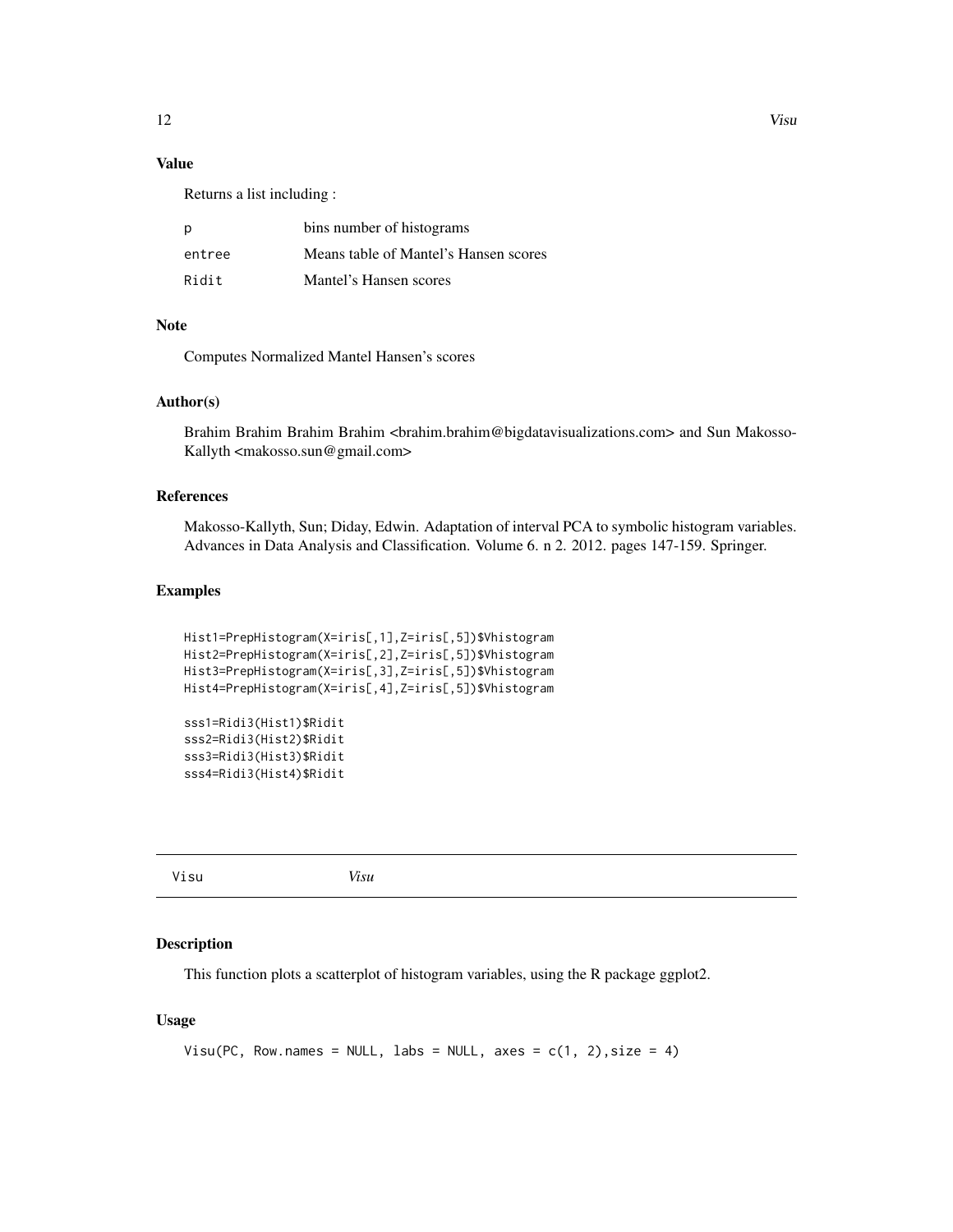#### Visu and the contract of the contract of the contract of the contract of the contract of the contract of the contract of the contract of the contract of the contract of the contract of the contract of the contract of the c

#### Arguments

| PC.       | PCA data frame scores that contains (PCxmin, PCxmax, PCymin, PCymax). |
|-----------|-----------------------------------------------------------------------|
| Row.names | Row names of concepts.                                                |
| labs      | set the names of the axes.                                            |
| axes      | a length 2 vector specifying the components to plot.                  |
| size      | Default value                                                         |

## Author(s)

Brahim Brahim Brahim Brahim <br/>brahim@bigdatavisualizations.com> and Sun Makosso-Kallyth <makosso.sun@gmail.com>

#### References

Billard, L. and E. Diday (2006). Symbolic Data Analysis: conceptual statistics and data Mining. Berlin: Wiley series in computational statistics.

Le-Rademacher J., Billard L. (2013). Principal component histograms from interval-valued observations, Computational Statistics, v.28 n.5, p.2117-2138.

Makosso-Kallyth S. and Diday E. (2012). Adaptation of interval PCA to symbolic histogram variables, Advances in Data Analysis and Classification July, Volume 6, Issue 2, pp 147-159.

#### Examples

```
data(movies)
ab = movies
ab = na.mit(ab)Action = subset(ab,Action==1)
Action$genre = as.factor("Action")
Drama = subset(ab,Drama==1)
Drama$genre = as.factor("Drama")
Animation = subset(ab,Animation==1)
Animation$genre = as.factor("Animation")
Comedy = subset(ab,Comedy==1)
Comedy$genre = as.factor("Comedy")
Documentary = subset(ab, Documentary ==1)
Documentary $genre = as.factor("Documentary")
Romance = subset(ab,Romance==1)
Romance$genre = as.factor("Romance")
Short = subset(ab,Short==1)
Short$genre = as.factor("Short")
```
ab = rbind(Action,Drama,Animation,Comedy,Documentary,Romance,Short)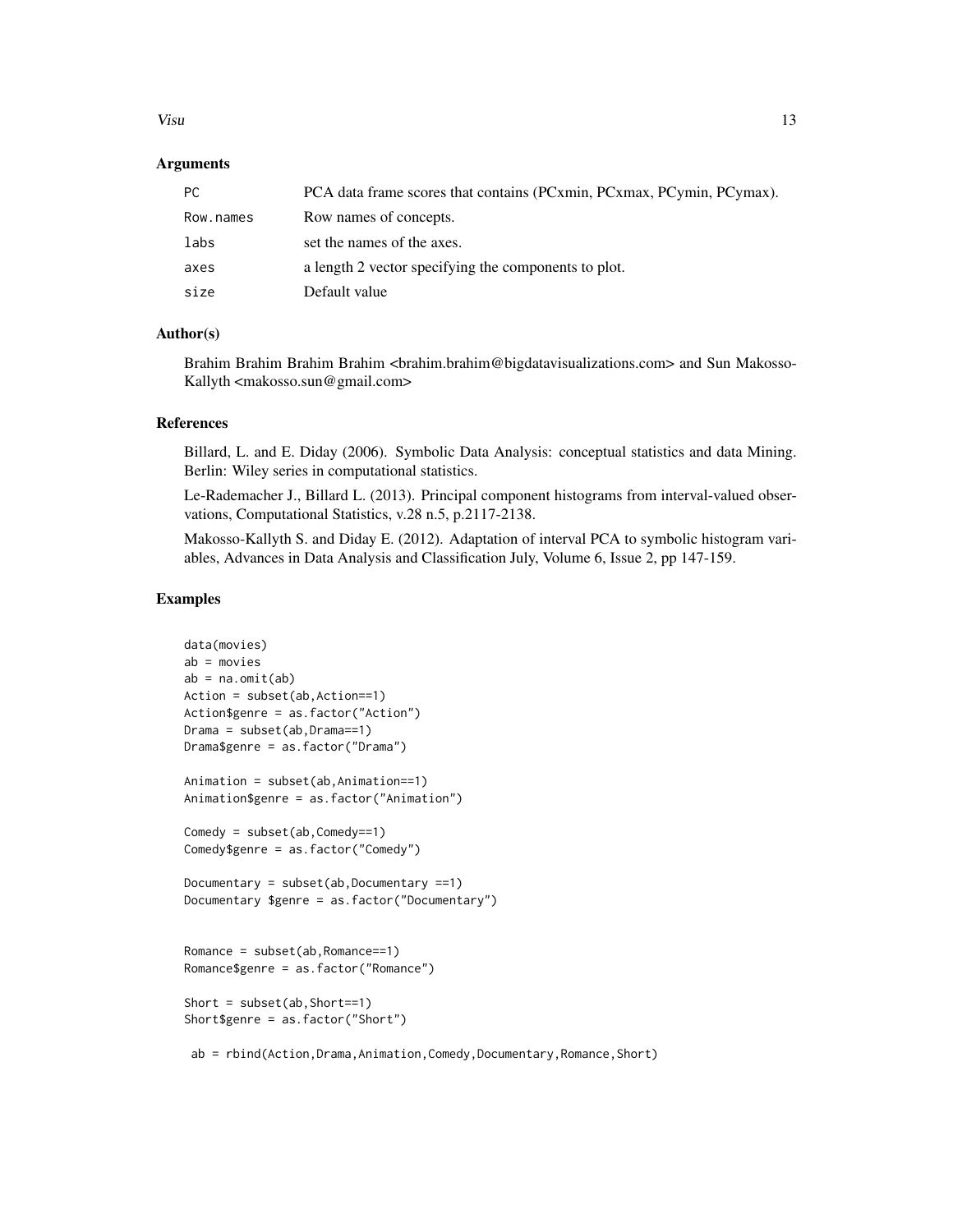```
Hist1=PrepHistogram(X=sapply(ab[,3],unlist),Z=ab[,25],k=5)$Vhistogram
Hist2=PrepHistogram(X=sapply(ab[,4],unlist),Z=ab[,25],k=5)$Vhistogram
Hist3=PrepHistogram(X=sapply(ab[,5],unlist),Z=ab[,25],k=5)$Vhistogram
Hist4=PrepHistogram(X=sapply(ab[,6],unlist),Z=ab[,25],k=5)$Vhistogram
Hist5=PrepHistogram(X=sapply(ab[,7],unlist),Z=ab[,25],k=5)$Vhistogram
```
ss1=Ridi(Hist1)\$Ridit ss2=Ridi(Hist2)\$Ridit ss3=Ridi(Hist3)\$Ridit ss4=Ridi(Hist4)\$Ridit ss5=Ridi(Hist5)\$Ridit

HistPCA(list(Hist1,Hist2,Hist3,Hist4,Hist5),score=list(ss1,ss2,ss3,ss4,ss5))

res\_pca=HistPCA(list(Hist1,Hist2,Hist3,Hist4,Hist5),score=list(ss1,ss2,ss3,ss4,ss5))

Visu(res\_pca\$PCinterval)